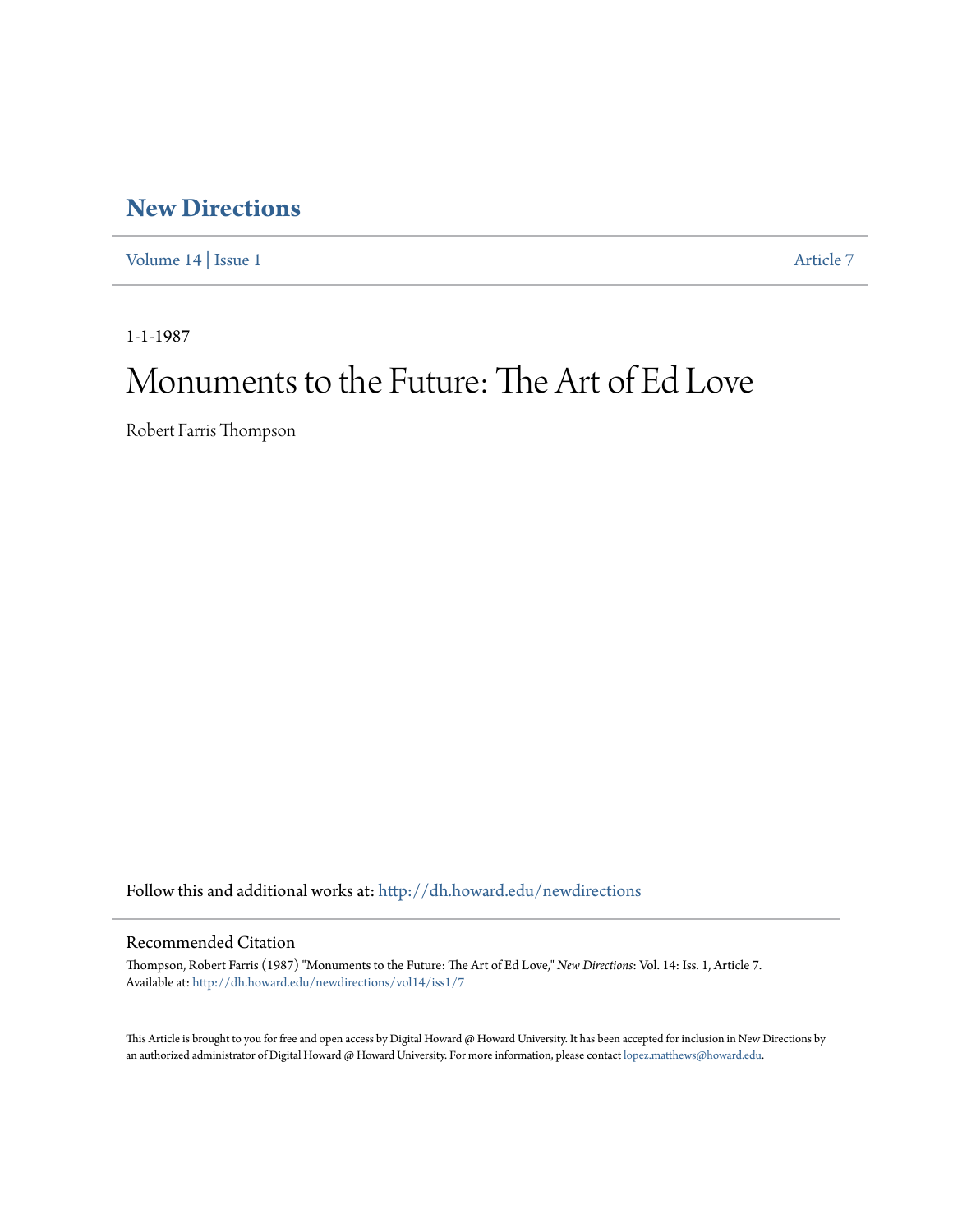## **THE ARTS**

# **Monuments** To the Future: *The A rt of Ed Love*

#### **By Robert Farris Thompson**

M<br>
Interval at the other. One is Greco-Roman in<br>
the other. One is Greco-Roman in hen we fly over Washington, and glimpse the Mall, we see the Capitol at one end and we see the monument for Washinspiration, the other, an obelisk, is Egyptian. At the core of our nation, therefore, we are reminded that the Mediterranean is half an African sea.

Washington is filled with women and men who are descendants of civilizations which flourished to the south of Egypt.

All the more appropriate, then, that at Howard University we find the largest predominantly Black comprehensive art school in the United States. When we draw near to this school, and look about, we find it flanked by buildings named in honor of Frederick Douglass and Alain Locke. The Howard College of Fine Arts is bracketed by the names of men who devoted their lives to the regaining of the Black voice (Douglass) and the regaining of the Black philosophic vision (Locke). And when we enter the school we find, immediately to the right, that the department is possessed of a gift no other art history department that I know of has, namely its own permanent exhibition of African classical art. These images render clear, in their presentation, who African-Americans are, where they are coming from.

I would argue that some of the richest minds in American art are on this faculty, united in teaching and making objects in

which the civilizing strengths of nations disclose themselves. Of these great teacherartists I am privileged to study and consider one, Ed Love.

Ed Love is a man who makes art in welded metal. Possessed of a warrior's passion for fire and steel, he works in a studio in northwest Washington in a world of sparks, smoke, and excitement.

There is something quintessentially manly and brave and aggressive in the art of working metal. In Nigeria I met a blacksmith whose praise-name (*oriki)* was: like an elephant, breathing with confidence. Among the Bamana of Mali, smiths are regarded as *nyama-tigi,* men with a literal handle on ultimate powers.

The ancestors speak in the broad strong hands of Love. He could no more hold back condemnation of oppression and cruelty in his work than a hawk could be denied its flight. Before we examine his art, which gloriously corrects a lack perceived in modern sculpture by Herbert Reed—"There is no Goya or Grunewald among these sculptures in metal" — it is instructive to recall a few aspects of the warrior basis in blacksmithing in the Old World and the New.

It is often assumed that slave ships were inevitably scenes of passive agony. Not always, as we know from the story of Cinque and the *Amistad.* Nor in the case of Dutch and Portuguese slavers who were unwise enough to include blacksmiths (or men who were familiar with the rudiments of the trade) as captives in their holds. William Bosman, in 1704, described what happened among captives from the hinterlands of the kingdom of Dahomey:

*chiefly by the carelessness of the Master, who having fished up the Anchor of a departed English ship, and laid it in the Hold where the Male Slaves were lodged; who, unknown to any of the Ships Crew, possessed themselves of a hammer; and which, in a short time, they broke all their fetters in pieces upon the Anchor; after this they came* *above Deck and fell upon our Men . . . [tragically, the men were recaptured] The Portuguese have been unlucky in this Particular than we; for in four Years time they lost four Ships in this manner.*

The captives, with culturally sharpened eyes, instantly recognized the anchor as a perfect improvised anvil, and fell to their work, and liberated themselves.

Haiti provides a powerful example of African metallurgical know-how at the time of the wars of independence against the armies of Napoleon. In December 1801 Napoleon dispatched a vast armada to seize the Mississippi, block the expansion of the United States, and put down the rebellion of the slaves in Haiti. The expedition failed. Haiti emerged victorious. One of the reasons was Afro-Haitian metallurgy.

*By the tens of thousands* [*African-born smiths in Haiti] made ingeniously devised metal objects to be thrown on the roads, before the French cavalry troops* — *objects so shaped that, no matter how they fell, a single sharp point stood erect to cripple the enemy horses.*

The two vignettes suggest how working with metal is a sacred trust, sometimes calling into being powers of liberation. Love dwells in these he two vignettes suggest how working with metal is a sacred trust, sometimes calling into being excitements. He has devoted his life to shaping in chrome and steel, once and for all, emblems of Black identity.

We can begin to distinguish, when Love's works are set out in time perspective, an early chrome period, massive and figural, and a later phase of linearity, increasingly characterized by polychrome constructions. We are led to an extraordinary translation, into metal and imagination, of one aspect of Davidic scripture, where the king says to the Lord, in *Psalm 23, thy rod and thy staff they comfort me.* Clearly Love has taken possession of all sorts of artistic and spiritual powers. He gives us more than forms; he gives us monuments to the future.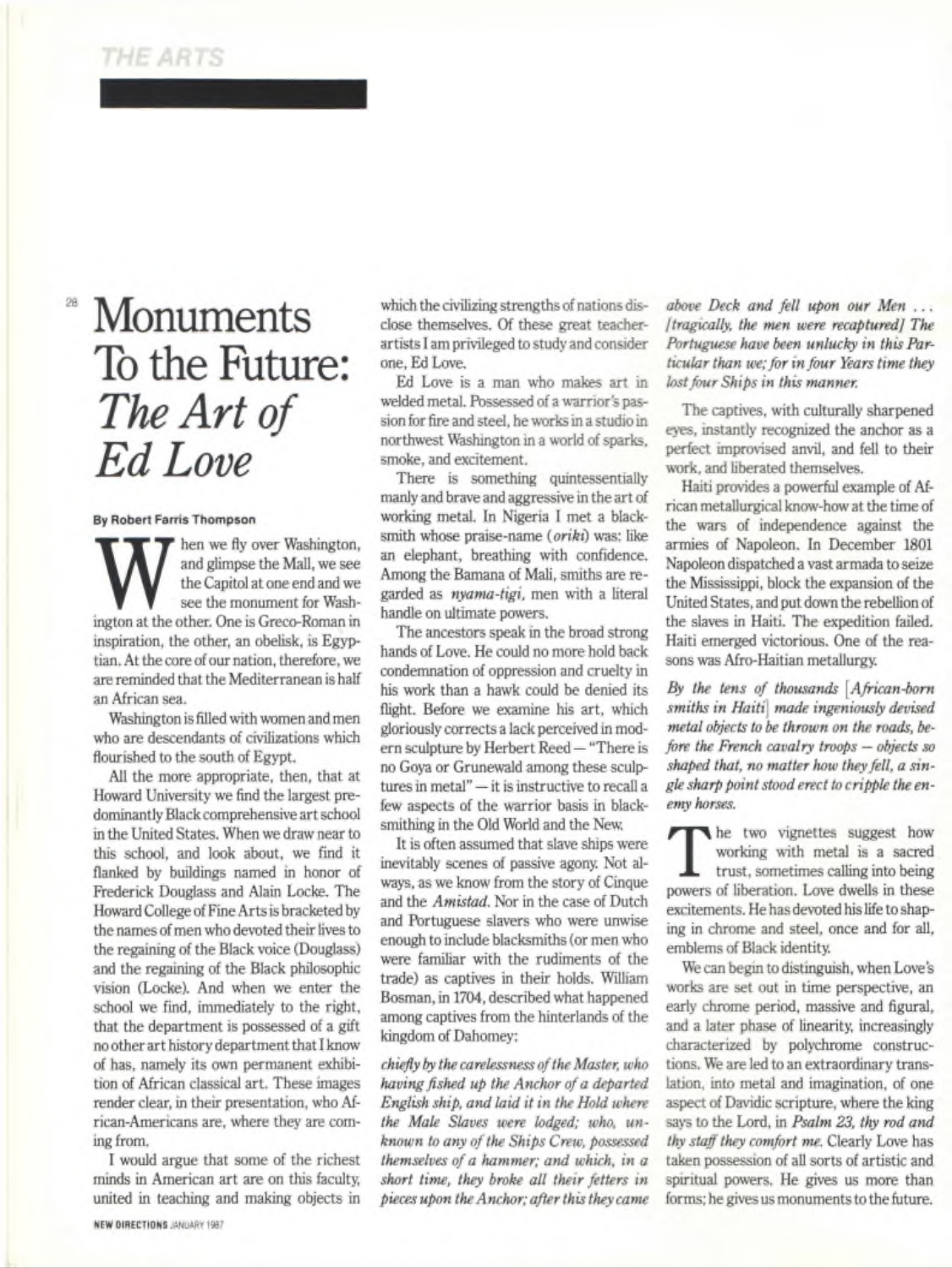

**Monster 1, Osiris Totem (Big O Series)** July 1971,6' tall

In 1969 Ed Love read the myth of Osiris. 29 He was struck by the pathos of the legend. Osiris, cruelly dismembered by his enemy, Set, was found, lovingly put back together, and restored to life by his wife, the great enchantress, Isis. Love realized a metaphor in all this for the history of Black people in the Americas:4 "black men in the Middle Passage, brought from Africa, scattered everywhere in pieces; black women attempting to put them back together again."

So moved, he started work in 1971 on a piece called *Monster 1 (Osiris Totem).* He avoided direct mimesis of the style of sculpture of the ancient Nile. Line and massing were original. But the medium, chrome, seemed rooted in Black vernacular traditions of seizing spirit in glitter.

In their towns and provinces the ancient Bakongo, and certain of their neighbors, believed that quartz, kaolin impasto, mirrors, iridescent insect wings, and other shining things specially captured spirit in seized light.

B lack America extended and transformed this pattern of belief. Tinfoll was wrapped around glass jars and other vessels on graves from the Carolinas lack America extended and transformed this pattern of belief. Tinfoil was wrapped around glass jars and to New Orleans. A shining chrome hubcap decorated a North Carolina burial.<sup>5</sup> In Washington, D.C., James Hampton built a messianic winged throne and entirely covered it with tinfoil.<sup>6</sup> Nearby, in Baltimore, Charles Chisolm, working in 1976-85, virtually spiritualized a single motorcycle by adding to its structure 1,450 chrome-plated lights.7 Chrome-plated structures decorated banjos in Haiti<sup>8</sup> plus the percussive arsenal of a spasm-band in Harlem<sup>9</sup> and memorably marked for special consciousness an automobile embellished by a man named C. Brown in Houston.10

Guided by the Black vernacular. Love chose, then, to activate Osiris with the optical dazzle, the intense reflectivity, of chrome automobile bumpers, trimmed and weided to make the form.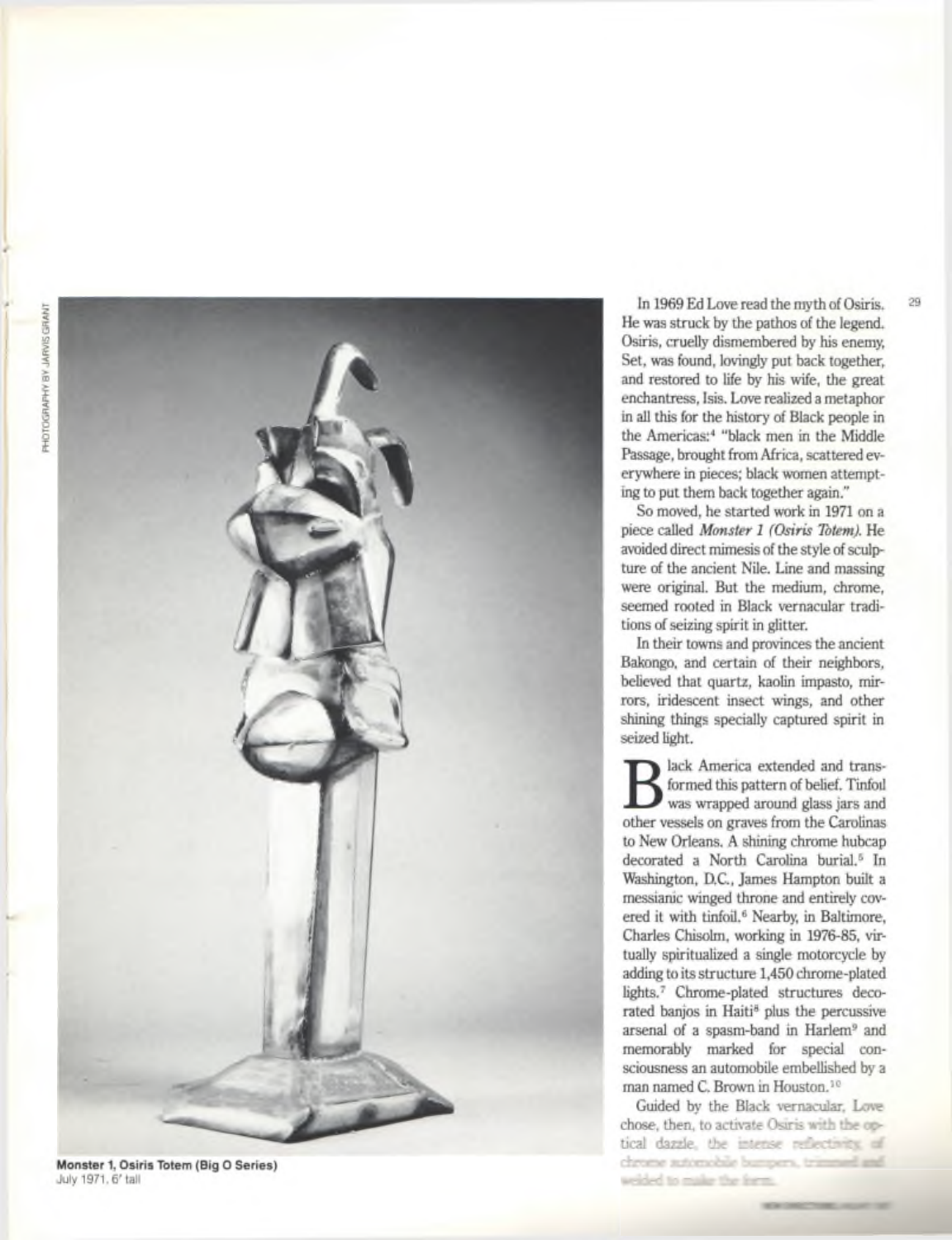In so doing, he passed over what might be termed the 'romance of rough form,' such as characterizes certain of the automobile part compositions of the modern sculpture of John Chamberlain and César.<sup>11</sup> These men usually shaped parts with dents, scratches, and other damage left intact. Love's chrome, by contrast was pristine, a flawless mirror. Nor did he parade car bumpers in the Pop manner of, say, Jason Seley,12 i.e. as ironic markers of commodification. On the contrary, he sought reverence, the symmetry of human form, 30 and above all, spiritual inherency.

Commodified object in his strong hands became totemic. It became totemic in the sense of rediscovered possibilities of allegory and moral allusion.

Thus the horns which adorn the head of *Osiris Totem* (made from the curve of Pinto bumpers, underportions painted red for accent) allude to the regality of Osiris. The head, gleaming like the visor of a medieval knight (fashioned from the lavish underpinnings of a forward bumper on a Cadillac) render the richness of his aura. The missilelike penis restates, in a deliberate manner, the gnosis of return from death. Legs are bound together, like the mummy of Osiris. Projecting, receding, but always shining, these chiming masses suggest Osiris transmitting and receiving power.

Amused, as he pieced together a figure from found remnants, by the resonance of what he was doing with the famous tale by Mary Shelley, Love designated this work a *monster.*

It was double-entendre. On the streets of Black America the word was praise, as in 'John Coltrane, man, he was a *monster',13* meaning that the famous innovator was armed with the power to mess creatively with mind, shaking things up, extending horizons.

Love kept a private notebook in which he cabalistically played with famous names in modern jazz. He compiled two lists of artists whose last names included, as a second letter, either O or A. From an excerpt:<sup>14</sup> O — Monk, T.; Coltrane, J.; Coleman, 0.; Dolphy, E.; A — Parker, Charles; Davis, Miles; Taylor, Cecil; Sanders, Pharoah.

In the spirit of these cabalistic gatherings, Love later joined another *Osiris* with two other works (1972-1973) in a group called 'The Big 0 Series', honoring Osiris, Ornette Coleman, apostle of 'free jazz' and John Coltrane. Love also explored qualities discovered in *Osiris Totem* and refined them



**Monster 2, Ornette Totem (Big O Series)** July 1972, 6 '2" tall



**Monster 3, Osiris Totem (Big O Series)** November 1972, 11' tall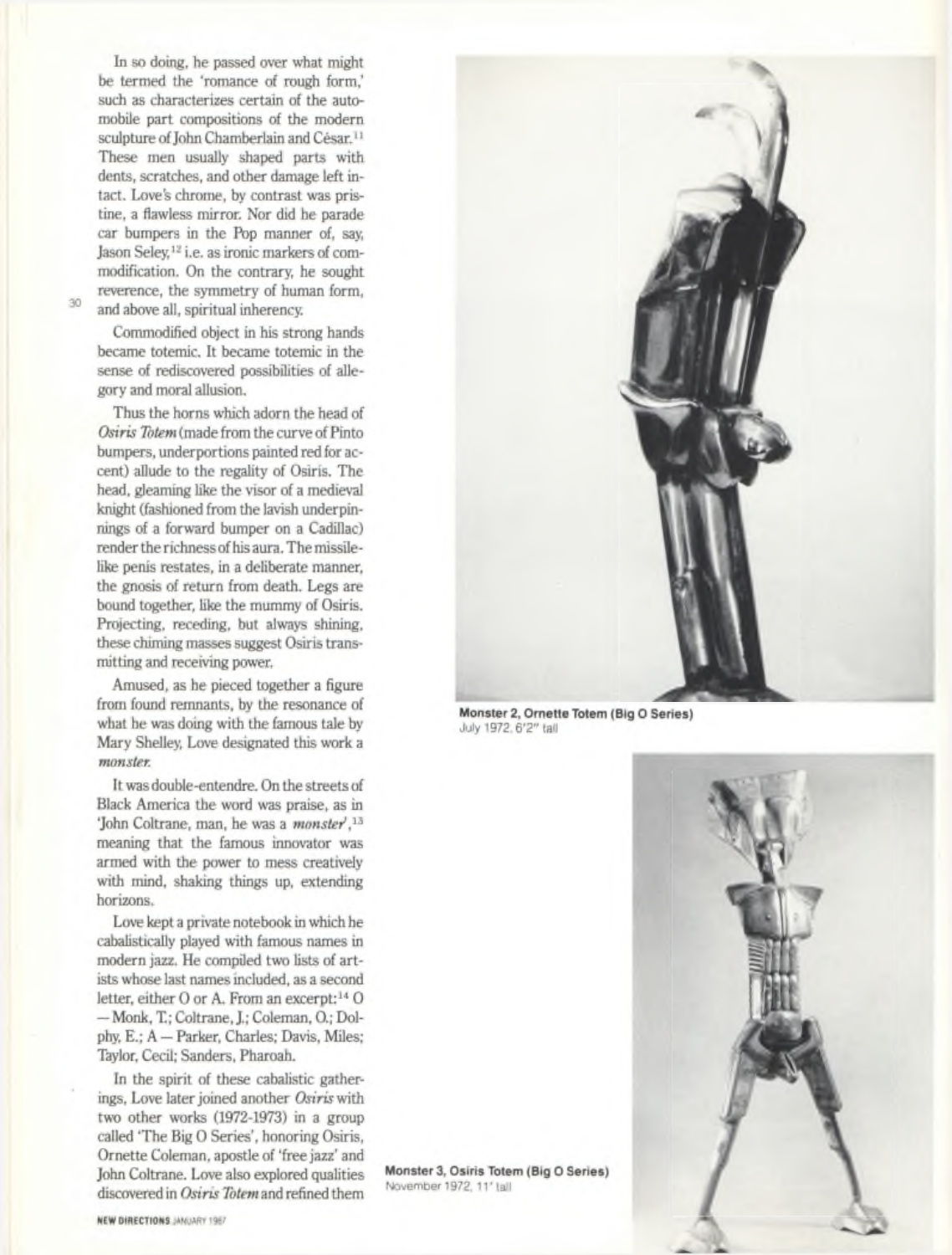

**Monster 6, Isis Totem (Big O Series)** April 1973, 11'6" tall

in the subsequent sculpture, *Ornette Totem.*

Ornette Coleman, the alto saxophonist, is a major figure in world creative music. Through his famous *Free Jazz* LP, he and his colleagues helped liberate modern Black music from cliche and convention. "Let's try," Coleman said in 1960, to "play the *m usic* [emphasis added] and not the background."15 Love, himself expert in the history of Black classical music, was moved by Coleman's contribution and determined to honor him.

ğ1

He intuits the strengths of the musician in the eponymous sculpture. Love associated the creative departures of Coleman with Osiris' powers of rebirth and synthesis. Hence, like the god, he crowns the musician with metal horns, this time crafted from the front bumper-sides of a Jaguar. A dividing accent marks the middle of the facial panel. This stratagem somewhat recalls the amazing length of the nose of certain Ngi Society masks of the Fang civilization in Gabon. (Compare Love's *Mask for Skunder* [1972] made in honor of his famous Ethiopian colleague [Skunder Boghassian] in the art department at Howard — this work subtly attaches its formal structure to the Ngi manner of rendering the nose, spiritualizing the face with the flash of kaolin, effected in this case by chrome, and citing forest energies with raffia accoutrements).

Essentially panache, nose, membrum, limbs, *Ornette,* too, has become a monster. He bends at the waist, like an African dancer. His pelvic girdle is marked for emphasis (welded on bumper ends) and from this area emerges "a huge phallus, his weapon, his instrument."16 Black aesthetic 'badness'. *Ornette's* affinity with *Osiris* also signals a growing awareness of Black aesthetic presence in Ancient Egypt.

ove was not alone. Black America we was not alone. Black America<br>
stirred in the early '70s with re-<br>
discovered excitement in the ico-<br>
nography of Black women and men in Anstirred in the early '70s with rediscovered excitement in the icocient Egypt and the kingdoms of the Ancient Upper Nile. McCoy Tyner, the famous pianist who played with John Coltrane, recorded on February 9,1970 a composition called *Message from the Nile.17* In 1976 Jean Vercoutter published a full account of Black visual impact along one of the longest rivers on earth, from the beginnings of Egypt to the 25th dynastic<sup>on</sup> Heincluded mention of the paginy "dissurers of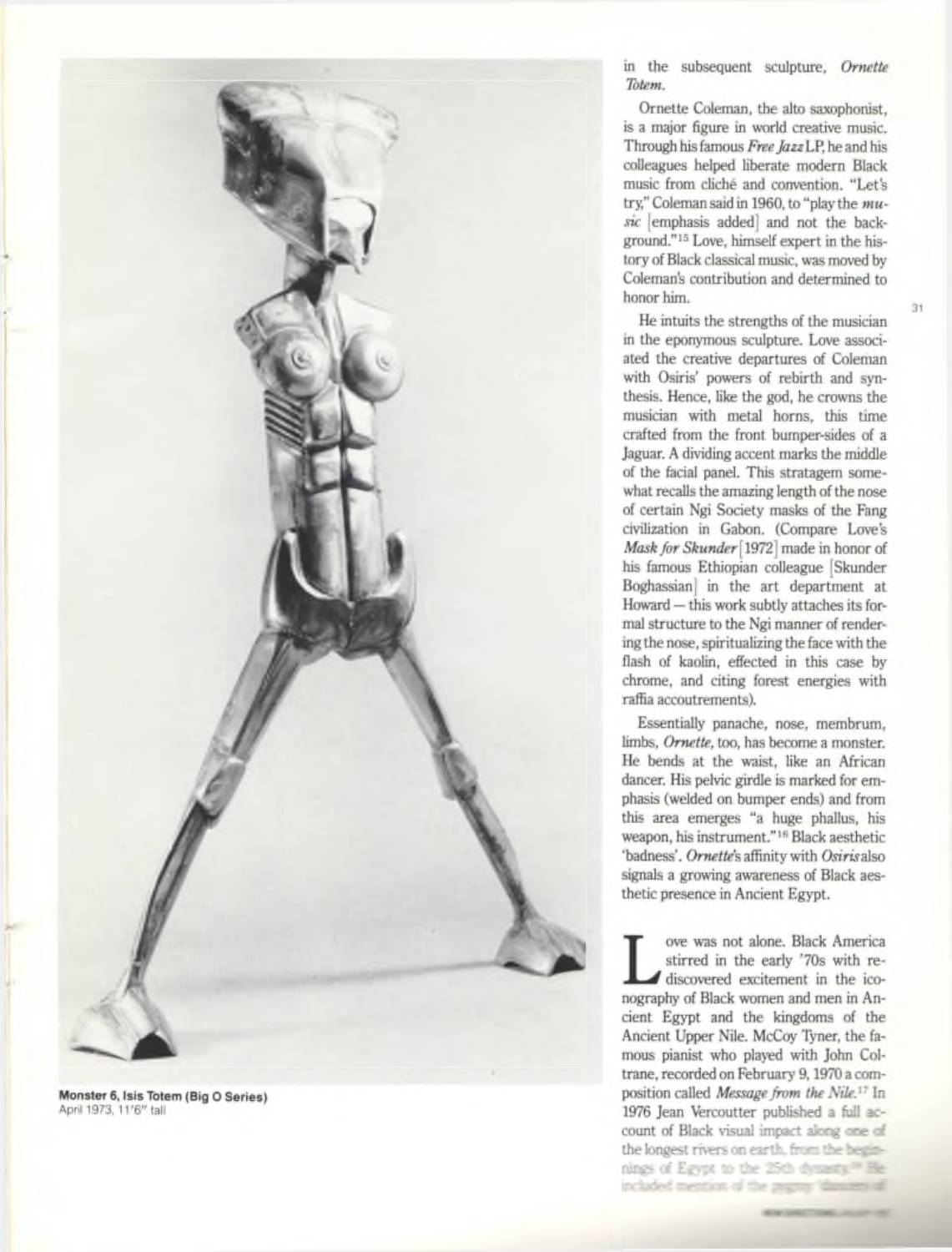

Mask for Skunder 1972, 2' tall.



The Strutters February 1986, 5'10"-6'4"

**Mask for Mingus** February 1974, 4 '4" tall **The Diviners' Rod** April 1985, 3'7"x1'2"x6'3"

**NEW DIRECTIONS** JANUARY 1987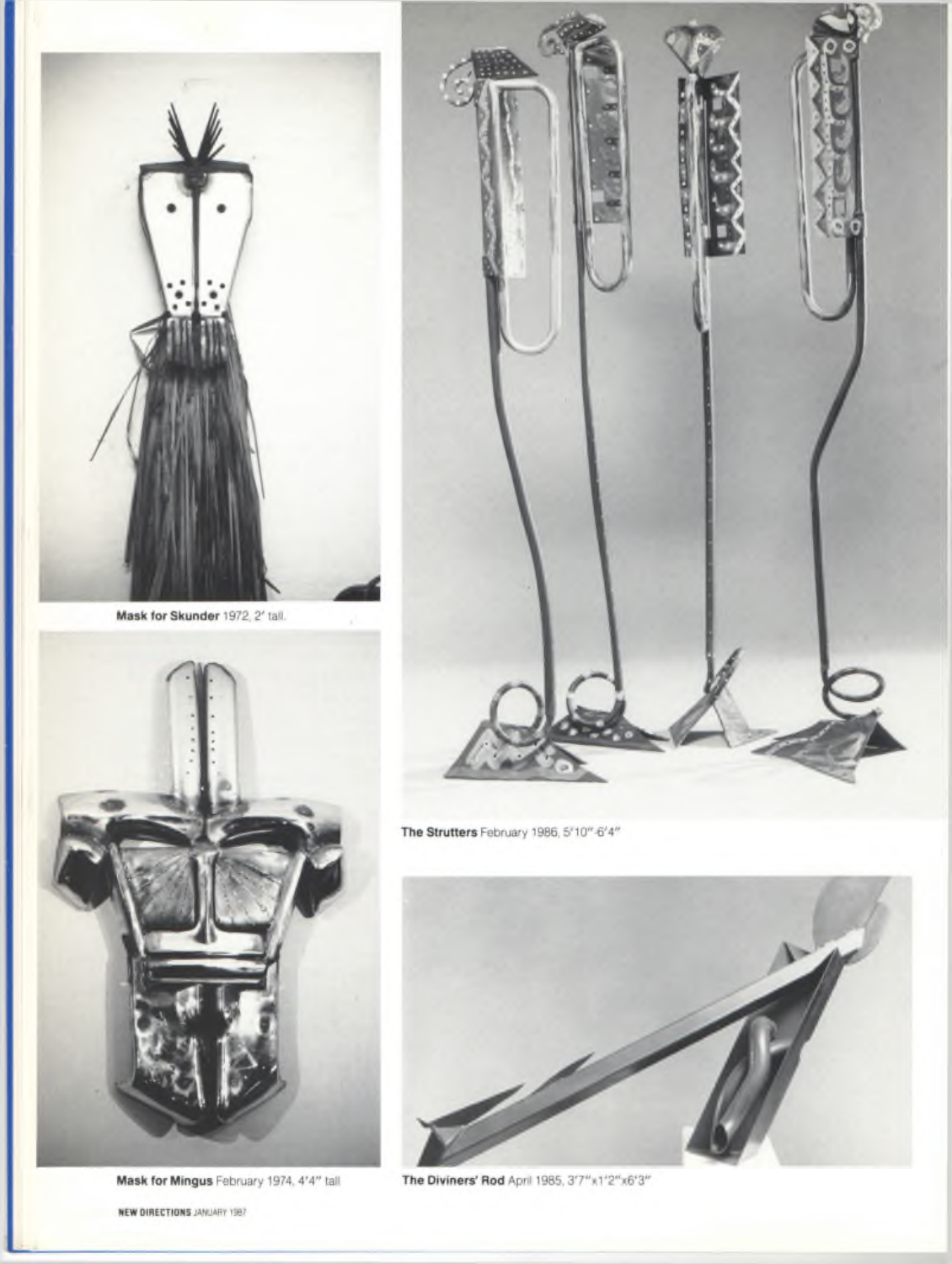



39

**Ogun (Big O Series)** April 1973, 2'10" tall



**The Waiters** 1984, 6'-7' tall